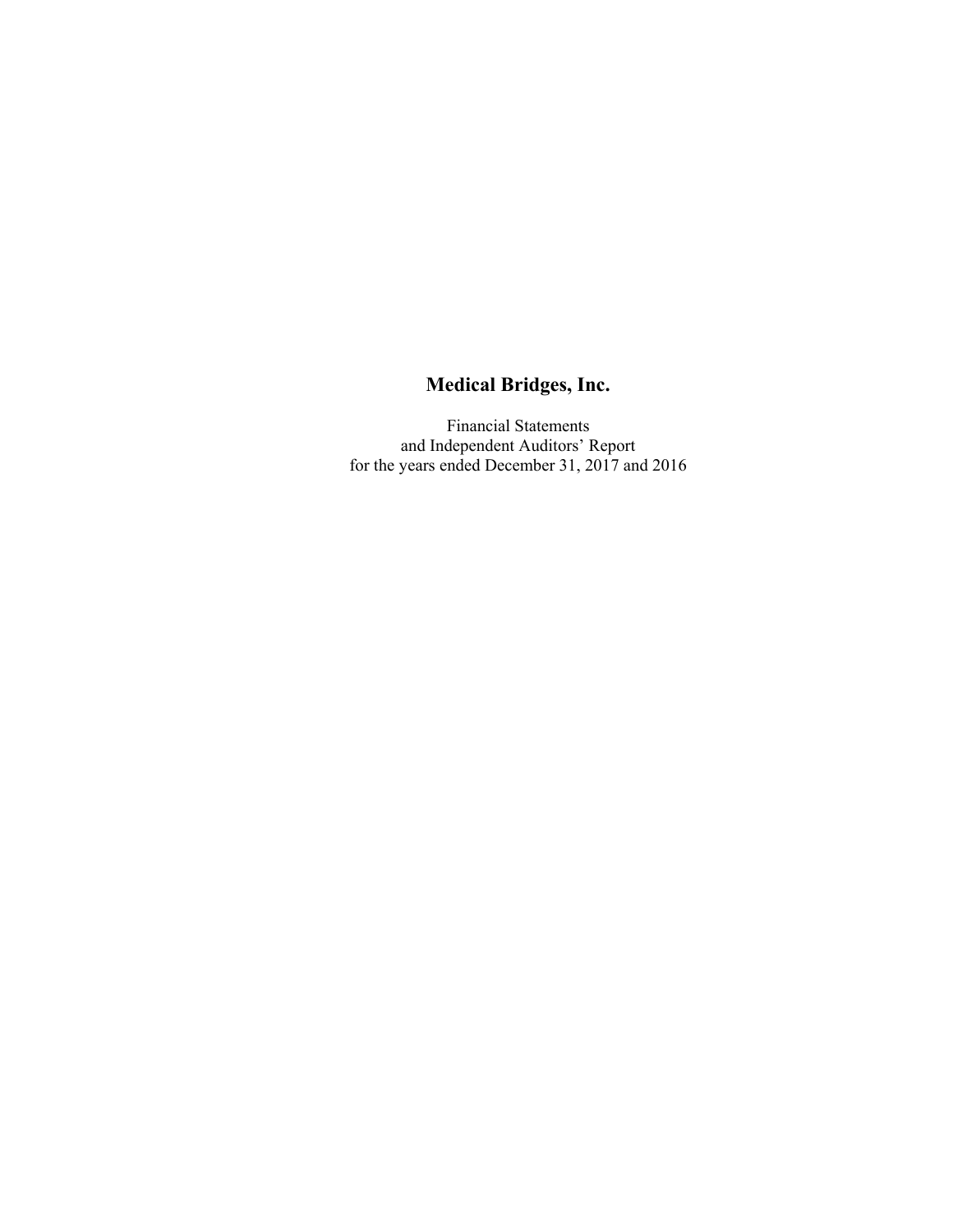

#### **Independent Auditors' Report**

To the Board of Directors of Medical Bridges, Inc.:

We have audited the accompanying financial statements of Medical Bridges, Inc., which comprise the statements of financial position as of December 31, 2017 and 2016 and the related statements of activities and of cash flows for the years then ended, and the related notes to the financial statements.

**Management's Responsibility for the Financial Statements –** Management is responsible for the preparation and fair presentation of these financial statements in accordance with accounting principles generally accepted in the United States of America; this includes the design, implementation, and maintenance of internal control relevant to the preparation and fair presentation of financial statements that are free from material misstatement, whether due to fraud or error.

**Auditors' Responsibility –** Our responsibility is to express an opinion on these financial statements based on our audits. We conducted our audits in accordance with auditing standards generally accepted in the United States of America. Those standards require that we plan and perform our audits to obtain reasonable assurance about whether the financial statements are free from material misstatement.

An audit involves performing procedures to obtain audit evidence about the amounts and disclosures in the financial statements. The procedures selected depend on the auditors' judgment, including the assessment of the risks of material misstatement of the financial statements, whether due to fraud or error. In making those risk assessments, the auditor considers internal control relevant to the entity's preparation and fair presentation of the financial statements in order to design audit procedures that are appropriate in the circumstances, but not for the purpose of expressing an opinion on the effectiveness of the entity's internal control. Accordingly, we express no such opinion. An audit also includes evaluating the appropriateness of accounting policies used and the reasonableness of significant accounting estimates made by management, as well as evaluating the overall presentation of the financial statements.

We believe that the audit evidence we have obtained is sufficient and appropriate to provide a basis for our audit opinion.

**Opinion –** In our opinion, the financial statements referred to above present fairly, in all material respects, the financial position of Medical Bridges, Inc. as of December 31, 2017 and 2016 and the changes in its net assets and its cash flows for the years then ended in accordance with accounting principles generally accepted in the United States of America.

Blazek & Vetterling

May 16, 2018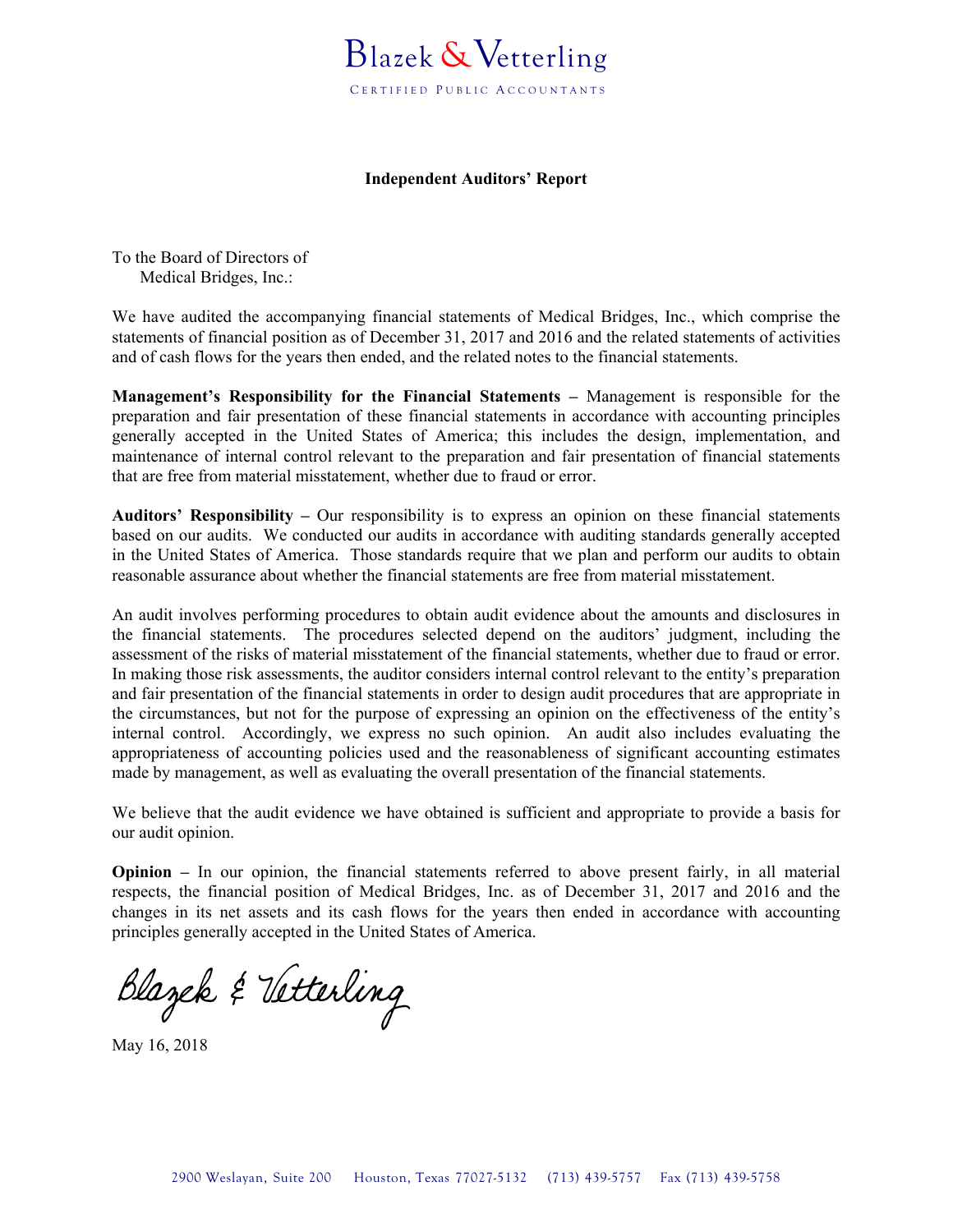Statements of Financial Position as of December 31, 2017 and 2016

|                                                                                                                                                                     | 2017                                                      | 2016                                                    |
|---------------------------------------------------------------------------------------------------------------------------------------------------------------------|-----------------------------------------------------------|---------------------------------------------------------|
| <b>ASSETS</b>                                                                                                                                                       |                                                           |                                                         |
| Cash<br>Pledges receivable<br>Inventory of donated medical supplies and equipment (Note 6)<br>Property, net (Note 2)                                                | $\mathbb{S}$<br>150,922<br>10,500<br>1,862,696<br>691,279 | \$<br>24,910<br>17,000<br>1,830,644<br>713,093          |
| <b>TOTAL ASSETS</b>                                                                                                                                                 | 2,715,397<br>S.                                           | 2,585,647                                               |
| <b>LIABILITIES AND NET ASSETS</b><br>Liabilities:<br>Accounts payable and accrued expenses<br>Deferred revenue<br>Note payable (Note 3)<br><b>Total liabilities</b> | \$<br>26,436<br>19,928<br>351,007<br>397,371              | $\mathcal{S}$<br>38,574<br>96,242<br>290,860<br>425,676 |
| Net assets:<br>Unrestricted (Note 4)<br>Temporarily restricted (Note 5)<br>Total net assets                                                                         | 2,225,469<br>92,557<br>2,318,026                          | 2,035,302<br>124,669<br>2,159,971                       |
| TOTAL LIABILITIES AND NET ASSETS                                                                                                                                    | 2,715,397<br>S                                            | 2,585,647<br>S                                          |
|                                                                                                                                                                     |                                                           |                                                         |

*See accompanying notes to financial statements*.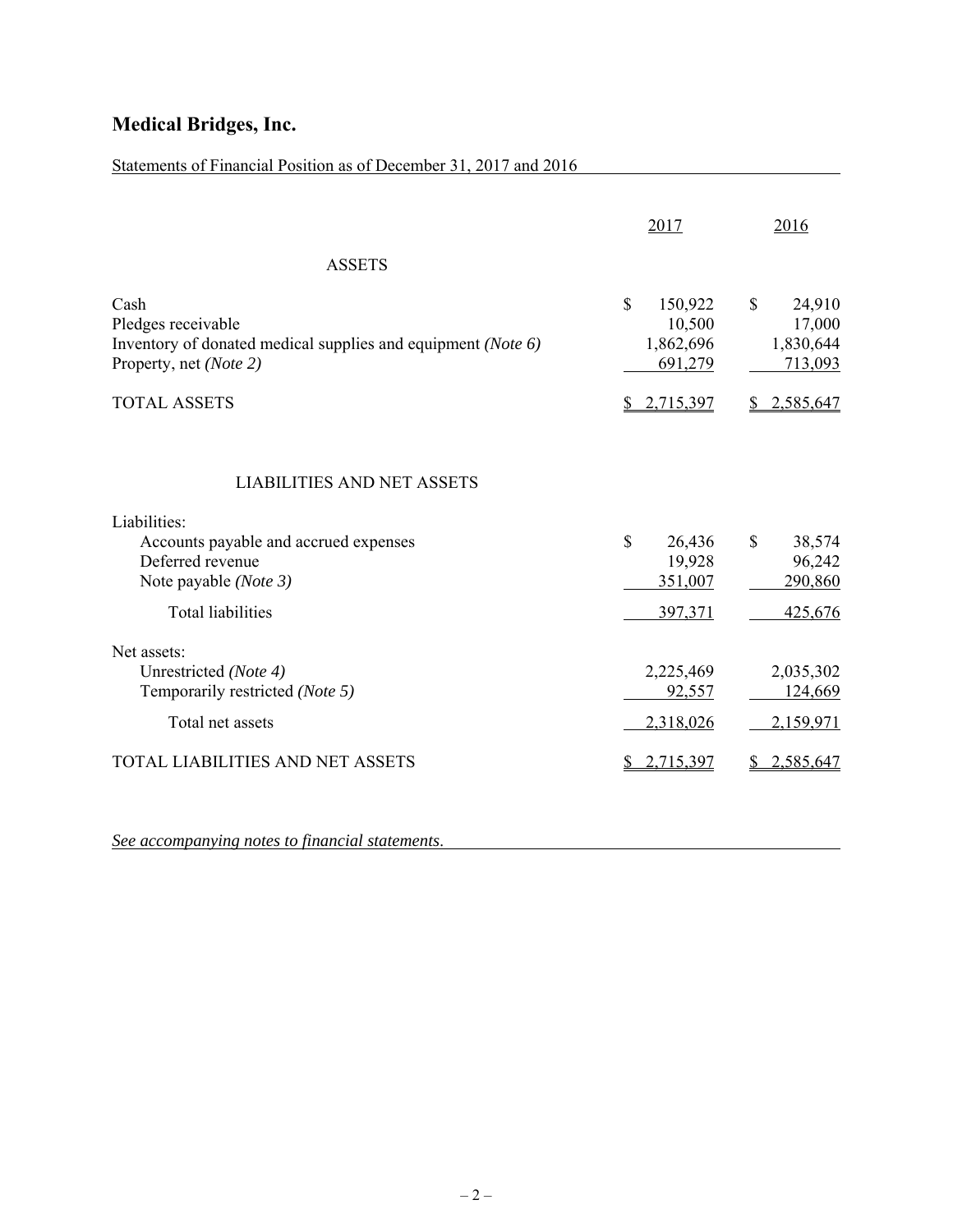## Statements of Activities for the years ended December 31, 2017 and 2016

|                                                          | 2017                |                                         |                    | 2016                  |                                         |                       |  |
|----------------------------------------------------------|---------------------|-----------------------------------------|--------------------|-----------------------|-----------------------------------------|-----------------------|--|
|                                                          | <b>UNRESTRICTED</b> | <b>TEMPORARILY</b><br><b>RESTRICTED</b> | <b>TOTAL</b>       | <b>UNRESTRICTED</b>   | <b>TEMPORARILY</b><br><b>RESTRICTED</b> | <b>TOTAL</b>          |  |
|                                                          |                     |                                         |                    |                       |                                         |                       |  |
| <b>REVENUE:</b>                                          |                     |                                         |                    |                       |                                         |                       |  |
| Contributions of medical supplies and equipment (Note 6) | \$7,408,725         |                                         | \$7,408,725        | \$6,145,388           |                                         | \$6,145,388           |  |
| Loss on valuation of inventory of donated medical        |                     |                                         |                    |                       |                                         |                       |  |
| supplies and equipment<br>Contributions                  | (9,228)<br>223,118  | \$<br>170,757                           | (9,228)<br>393,875 | (201, 520)<br>199,235 | $\mathbb{S}$<br>92,775                  | (201, 520)<br>292,010 |  |
| Special events                                           | 305,531             |                                         | 305,531            | 240,247               |                                         | 240,247               |  |
| Direct donor benefit costs of special events             | (59, 818)           |                                         | (59, 818)          | (64, 555)             |                                         | (64, 555)             |  |
| Shipping and handling fees                               | 546,157             |                                         | 546,157            | 464,156               |                                         | 464,156               |  |
|                                                          |                     |                                         |                    |                       |                                         |                       |  |
| Total revenue                                            | 8,414,485           | 170,757                                 | 8,585,242          | 6,782,951             | 92,775                                  | 6,875,726             |  |
| Net assets released from restrictions:                   |                     |                                         |                    |                       |                                         |                       |  |
| Donor re-designation of restrictions                     | 98,894              | (98, 894)                               |                    |                       |                                         |                       |  |
| Expenditures for program purposes                        | 91,190              | (91,190)                                |                    | 61,612                | (61, 612)                               |                       |  |
| Equipment acquisition expenditures                       | 12,785              | (12,785)                                |                    |                       |                                         |                       |  |
| Total                                                    | 8,617,354           | (32,112)                                | 8,585,242          | 6,844,563             | 31,163                                  | 6,875,726             |  |
| <b>EXPENSES:</b>                                         |                     |                                         |                    |                       |                                         |                       |  |
| Program expenses:                                        |                     |                                         |                    |                       |                                         |                       |  |
| Shipments of medical supplies and equipment (Note 6)     | 7,294,661           |                                         | 7,294,661          | 5,919,220             |                                         | 5,919,220             |  |
| Distribution and warehousing                             | 714,682             |                                         | 714,682            | 714,352               |                                         | 714,352               |  |
| Total program expenses                                   | 8,009,343           |                                         | 8,009,343          | 6,633,572             |                                         | 6,633,572             |  |
| Management and general                                   | 232,126             |                                         | 232,126            | 234,724               |                                         | 234,724               |  |
| Fundraising                                              | 185,718             |                                         | 185,718            | 178,454               |                                         | 178,454               |  |
| Total expenses                                           | 8,427,187           |                                         | 8,427,187          | 7,046,750             |                                         | 7,046,750             |  |
|                                                          |                     |                                         |                    |                       |                                         |                       |  |
| <b>CHANGES IN NET ASSETS</b>                             | 190,167             | (32, 112)                               | 158,055            | (202, 187)            | 31,163                                  | (171, 024)            |  |
| Net assets, beginning of year                            | 2,035,302           | 124,669                                 | 2,159,971          | 2,237,489             | 93,506                                  | 2,330,995             |  |
| Net assets, end of year                                  | \$2,225,469         | 92,557                                  | \$2,318,026        | \$2,035,302           | 124,669                                 | \$2,159,971           |  |

*See accompanying notes to financial statements*.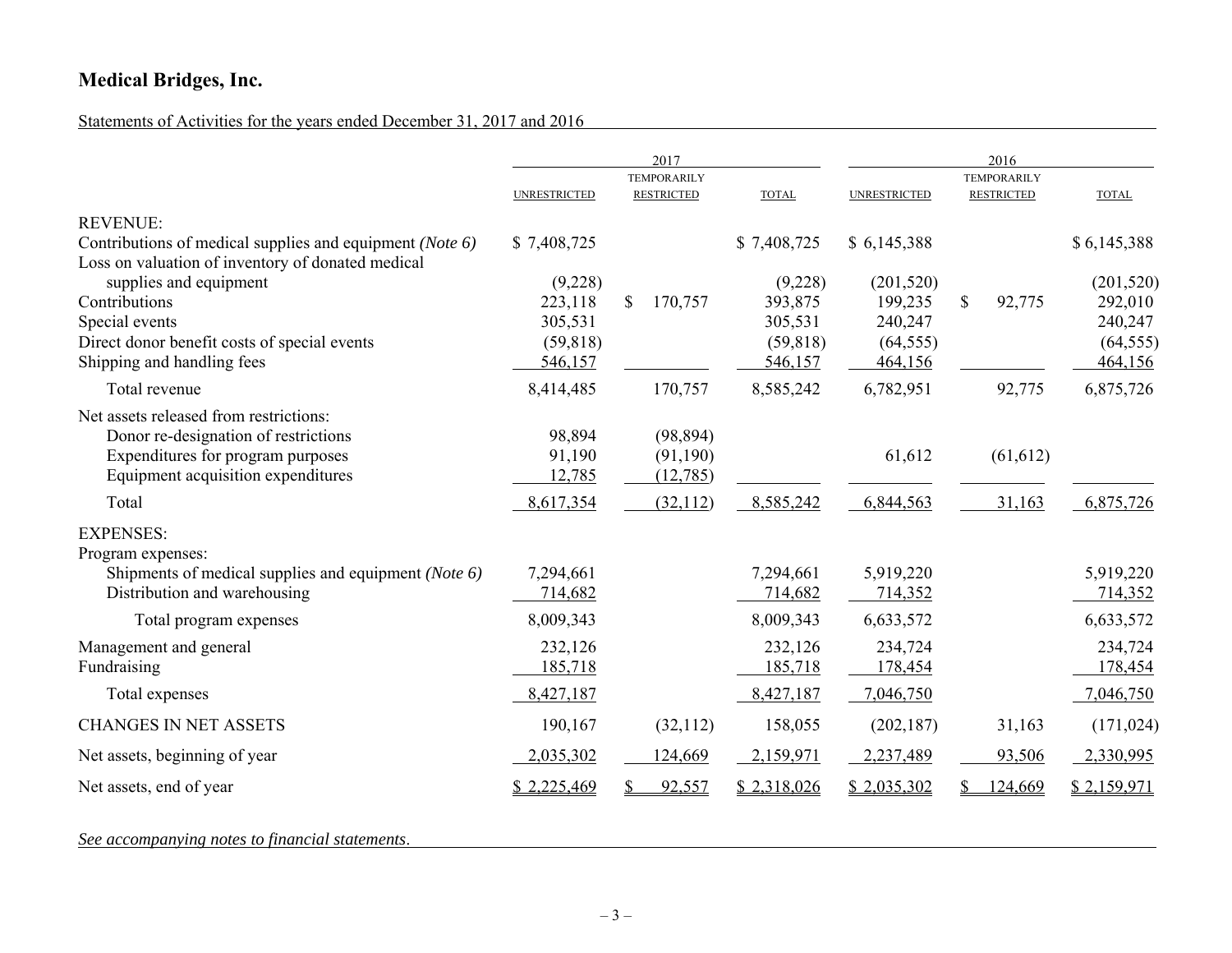# Statements of Cash Flows for the years ended December 31, 2017 and 2016

|                                                                                                                                 |    | 2017                  | 2016               |
|---------------------------------------------------------------------------------------------------------------------------------|----|-----------------------|--------------------|
| CASH FLOWS FROM OPERATING ACTIVITIES:                                                                                           |    |                       |                    |
| Changes in net assets<br>Adjustments to reconcile changes in net assets to net<br>cash provided (used) by operating activities: | \$ | 158,055               | \$<br>(171, 024)   |
| Depreciation<br>Changes in operating assets and liabilities:                                                                    |    | 34,601                | 31,884             |
| Pledges receivable                                                                                                              |    | 6,500                 | (14,750)           |
| Inventory of donated medical supplies and equipment                                                                             |    | (32,052)<br>(12, 138) | (38, 137)          |
| Accounts payable and accrued expenses<br>Deferred revenue                                                                       |    | (76,314)              | (23,216)<br>26,352 |
| Net cash provided (used) by operating activities                                                                                |    | 78,652                | (188, 891)         |
| CASH FLOWS FROM INVESTING ACTIVITIES:                                                                                           |    |                       |                    |
| Purchases of property                                                                                                           |    | (12,787)              | (9,300)            |
| CASH FLOWS FROM FINANCING ACTIVITIES:                                                                                           |    |                       |                    |
| Proceeds from note payable                                                                                                      |    | 491,259               | 536,273            |
| Repayment of note payable                                                                                                       |    | (431, 112)            | (357,271)          |
| Net cash provided by financing activities                                                                                       |    | 60,147                | 179,002            |
| NET CHANGE IN CASH                                                                                                              |    | 126,012               | (19, 189)          |
| Cash, beginning of year                                                                                                         |    | 24,910                | 44,099             |
| Cash, end of year                                                                                                               | S  | 150,922               | 24,910             |
| Supplemental disclosure of cash flow information:                                                                               |    | \$19,953              | \$7,906            |
| Interest paid                                                                                                                   |    |                       |                    |
| See accompanying notes to financial statements.                                                                                 |    |                       |                    |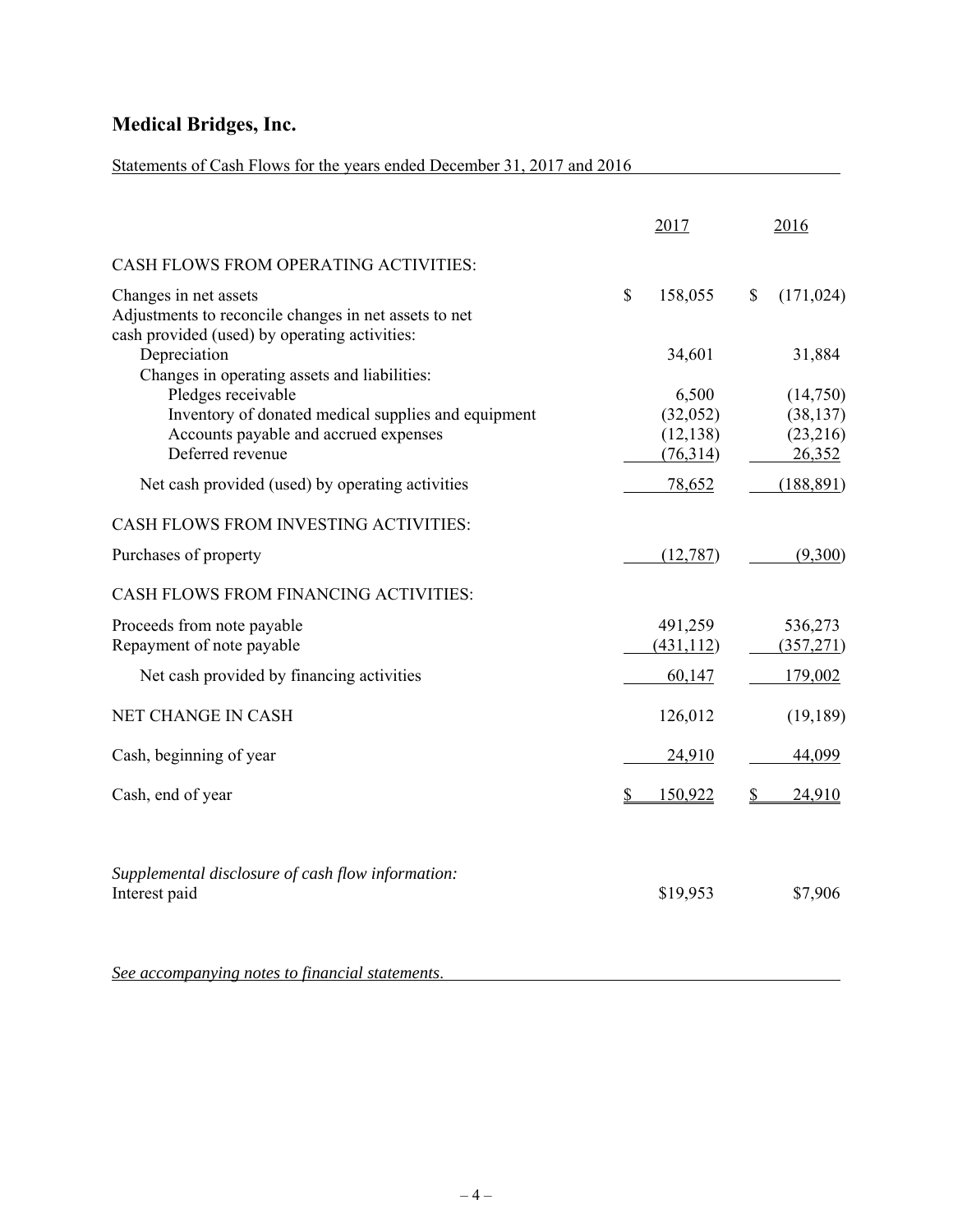Notes to Financial Statements for the years ended December 31, 2017 and 2016

## **NOTE 1 – ORGANIZATION AND SIGNIFICANT ACCOUNTING POLICIES**

Organization – Medical Bridges, Inc. (Medical Bridges) is a non-profit organization whose mission is to bridge the healthcare gap by procuring medical, dental and surgical supplies and equipment for redistribution to qualified organizations and medical missions primarily in the developing world. Medical Bridges is located in Houston, Texas and receives donations of medical supplies and equipment from hospitals, clinics, physician's offices, medical supply companies, home health agencies, and private individuals.

Federal income tax status – Medical Bridges is exempt from federal income tax under  $\S501(c)(3)$  of the Internal Revenue Code and is classified as a public charity under  $\S509(a)(1)$  and  $\S170(b)(1)(A)(vi)$ .

Pledges receivable that are expected to be collected within one year are reported at net realizable value. Amounts that are expected to be collected in more than one year are discounted, if material, to estimate the present value of future cash flows. At December 31, 2017, all pledges are due within one year.

Inventory of donated medical supplies and equipment is reported at cost. The cost of donated inventory is based upon estimated fair value at the date of gift.

Property is reported at cost if purchased and at fair value at the date of gift if donated. Depreciation is provided on a straight-line basis over estimated useful lives of 39 years for buildings and improvements and 5 to 7 years for furniture, equipment, and vehicles.

Net asset classification – Contributions and the related net assets are classified based on the existence or absence of donor-imposed restrictions, as follows:

- *Unrestricted net assets* include those net assets whose use is not restricted by donor-imposed stipulations, even though their use may be limited in other respects, such as by contract or board designation.
- *Temporarily restricted net assets* include contributions restricted by the donor for specific purposes or time periods. When a purpose restriction is accomplished or a time restriction ends, temporarily restricted net assets are released to unrestricted net assets.

Contributions are recognized as revenue at fair value when an unconditional commitment is received from the donor. Contributions received with donor stipulations that limit their use are classified as restricted support.

Non-cash contributions are recognized as revenue at fair value when an unconditional commitment is received from the donor. The related expense is recognized as the donated medical supplies and equipment is distributed by Medical Bridges. Contributions of services are recognized when services received (a) create or enhance nonfinancial assets or (b) require specialized skills, are provided by individuals possessing those skills, and would typically need to be purchased if not provided by donation.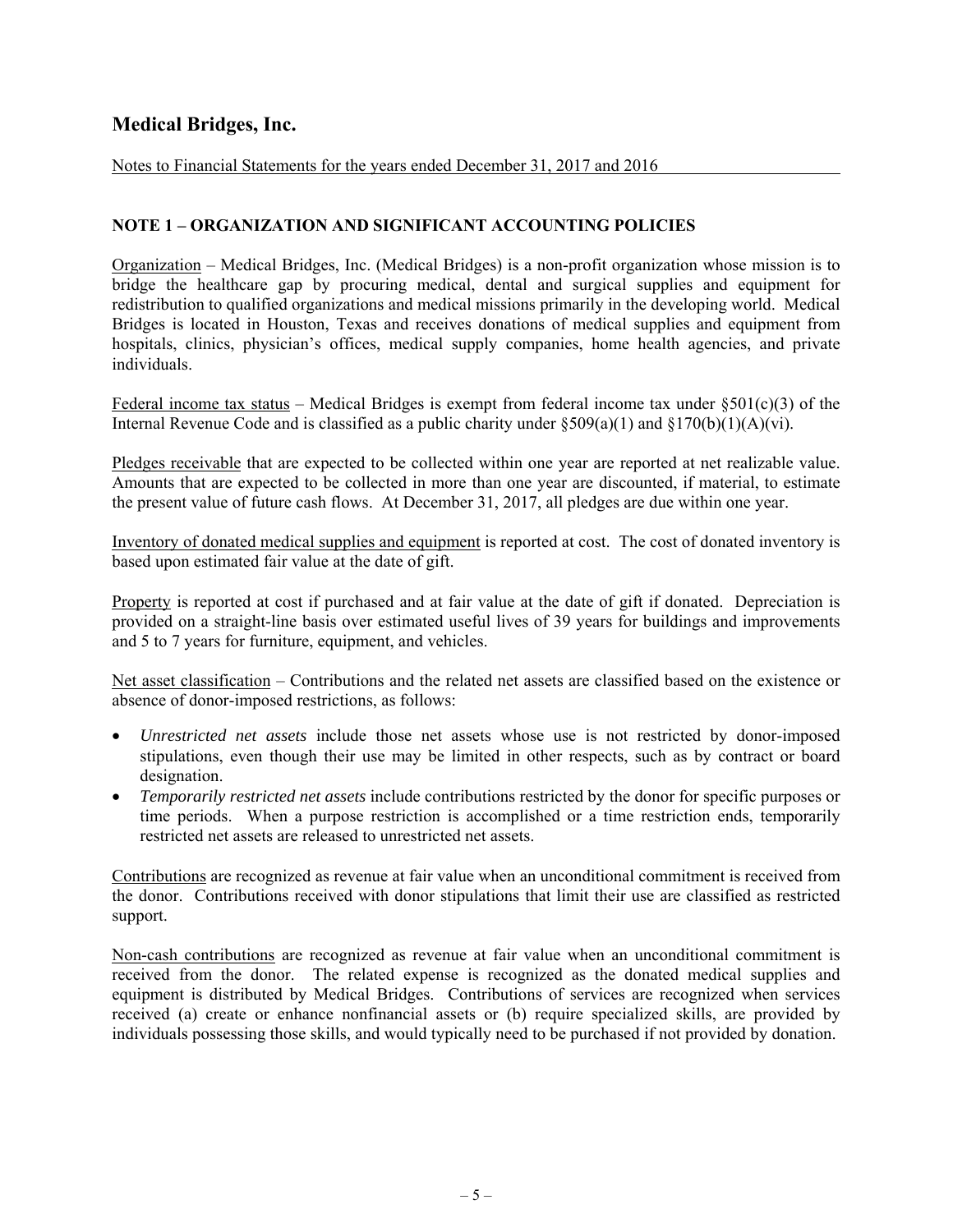Shipping and handling fees are recognized as revenue when the shipments have been processed and shipped to their overseas locations. Fees received in advance are reported as deferred revenue.

Estimates – Management must make estimates and assumptions to prepare financial statements in accordance with generally accepted accounting principles. These estimates and assumptions affect the reported amounts of assets and liabilities, the disclosure of contingent assets and liabilities, the amounts of reported revenue and expenses, and the allocation of expenses among various functions. Actual results could vary from the estimates that were used.

Recent financial accounting pronouncements – In August 2016, the Financial Accounting Standards Board (FASB) issued Accounting Standards Update (ASU) 2016-14, *Not-for-Profit Entities (Topic 958): Presentation of Financial Statements of Not-for-Profit Entities.* The amendments in this ASU are the first phase of changes aimed at providing more useful information to users of not-for-profit financial statements. Under this ASU, net assets will be presented in two classes: *net assets with donor restrictions* and *net assets without donor restrictions* and underwater endowments will be grouped with *net assets with donor restrictions.* New or enhanced disclosures will be required about the nature and composition of net assets, and the liquidity and availability of resources for general operating expenditures within one year of the balance sheet date. Expenses will be required to be presented by both nature and function and investment return will be presented net of external and direct internal investment expenses. Absent explicit donor stipulations, restrictions on long-lived assets will expire when assets are placed in service. Adoption of this ASU in 2018 will impact the presentation and disclosures of the financial statements.

In May 2014, the FASB issued ASU 2014-09, *Revenue from Contracts with Customers*, which replaces most existing revenue recognition guidance for exchange transactions not specifically covered by other guidance. This ASU does not apply to non-exchange transactions such as contributions. The core principle of the new guidance is that an entity should recognize revenue in an amount that reflects the consideration to which it expects to be entitled in exchange for transferred goods or services and establishes a 5-step process to determine when performance obligations are satisfied and revenue is recognized. Medical Bridges is required to adopt this ASU for fiscal year 2019 using an appropriate retrospective method. Medical Bridges has not yet determined the impact of adopting this ASU on its financial statements.

### **NOTE 2 – PROPERTY**

Property is comprised of the following:

|                                                                           |    | 2017                                   |   | 2016                                   |  |
|---------------------------------------------------------------------------|----|----------------------------------------|---|----------------------------------------|--|
| Land<br>Buildings and improvements<br>Furniture and equipment<br>Vehicles | \$ | 96,313<br>769,413<br>144,019<br>47,234 | S | 96,313<br>769,413<br>131,234<br>47,234 |  |
| Total property, at cost<br>Accumulated depreciation                       |    | 1,056,979<br>(365,700)                 |   | 1,044,194<br>(331, 101)                |  |
| Property, net                                                             |    | 691,279                                |   | 713,093                                |  |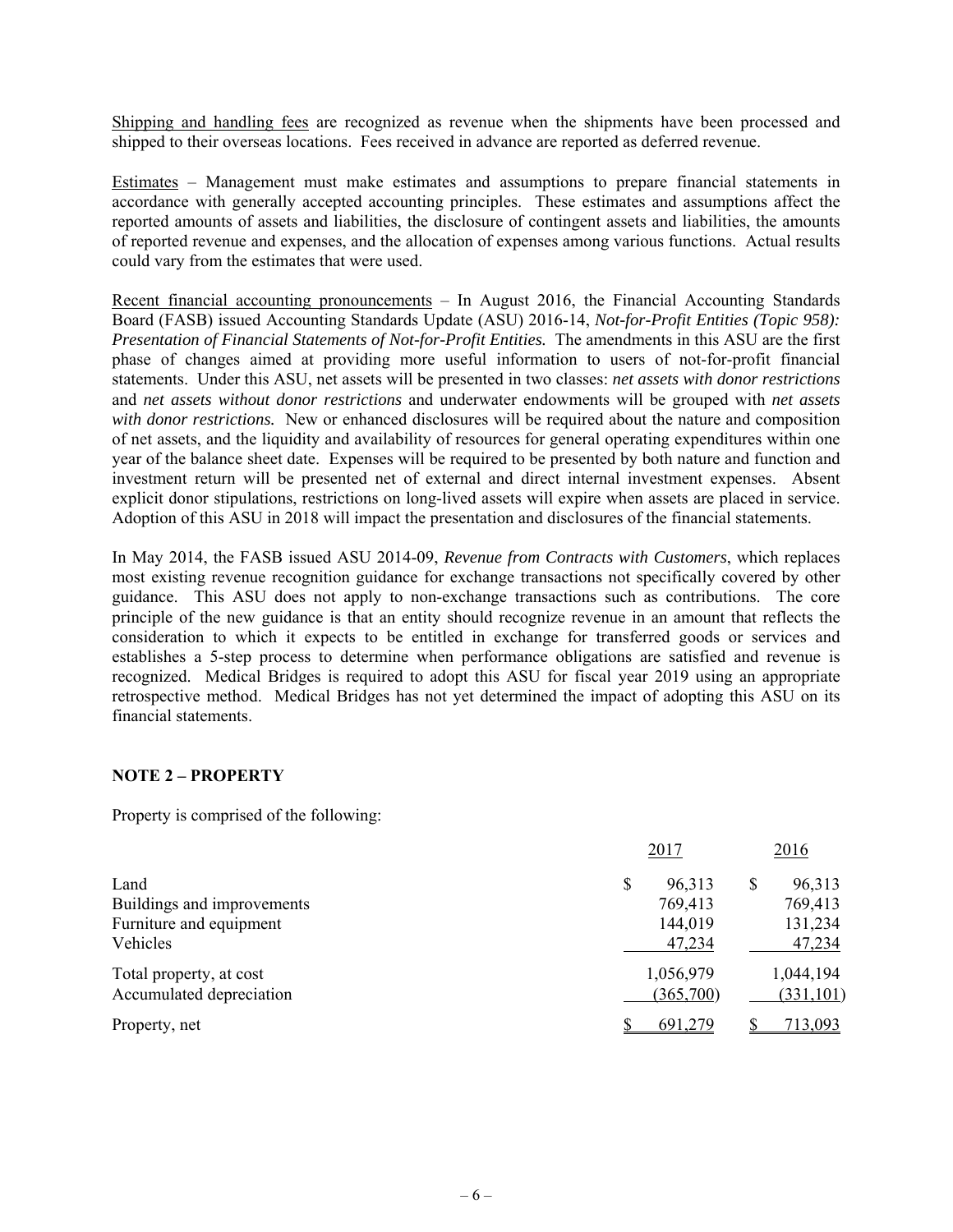### **NOTE 3 – NOTE PAYABLE**

Medical Bridges has a \$350,000 business line of credit with a bank, collateralized by property, expiring April 25, 2021, with an interest rate of 5% at December 31, 2017. At December 31, 2017 and 2016, \$330,538 and \$266,138, respectively, was outstanding under this line of credit. Medical Bridges entered into a vehicle financing loan in 2015. The balance due on this note at December 31, 2017 and 2016 was \$20,433 and \$24,722, respectively. The loan is due in November 2020, with approximate annual payments of \$6,800.

### **NOTE 4 – UNRESTRICTED NET ASSETS**

Unrestricted net assets consist of the following:

|                                                     | 2017                  | 2016        |
|-----------------------------------------------------|-----------------------|-------------|
| Undesignated                                        | (308, 037)            | (483,713)   |
| Inventory of donated medical supplies and equipment | 1,862,696             | 1,830,644   |
| Property, net of acquisition debt                   | 670.810               | 688,371     |
| Total unrestricted net assets                       | $\frac{$2,225,469}{}$ | \$2,035,302 |

### **NOTE 5 – TEMPORARILY RESTRICTED NET ASSETS**

Temporarily restricted net assets are available for the following purposes:

|                                                        |   | 2017   |   | 2016    |
|--------------------------------------------------------|---|--------|---|---------|
| Medical supplies and equipment shipments               | S | 55,657 | S | 8,000   |
| Gala 2018                                              |   | 22,000 |   |         |
| Time restricted for future periods                     |   | 10,500 |   | 17,000  |
| Transportation – operating and maintenance of vehicles |   |        |   | 98,894  |
| Other                                                  |   | 4,400  |   | 775     |
| Total temporarily restricted net assets                |   | 92,557 |   | 124,669 |

### **NOTE 6 – DONATED SUPPLIES, EQUIPMENT AND SERVICES**

Medical supplies and equipment distributed by Medical Bridges are received through donations from individuals and healthcare organizations. The estimated fair value of the donations of medical supplies and equipment is based upon the wholesale list value for new items and resale values listed by local and national dealers for used equipment. The estimated fair value of these contributions is recognized in the financial statements as inventory and contribution revenue. As the medical supplies and equipment are distributed, program expenses are recognized.

Contributed services – A substantial number of volunteers have contributed significant amounts of time in connection with program services, administration, and clerical support for which no amount has been recognized in the financial statements because the donated services did not meet the criteria for recognition under generally accepted accounting principles. One volunteer's services did meet the criteria for recognition under generally accepted accounting principles. Those services were connected to program services and are valued at approximately \$54,000 in 2017 and \$100,000 in 2016.